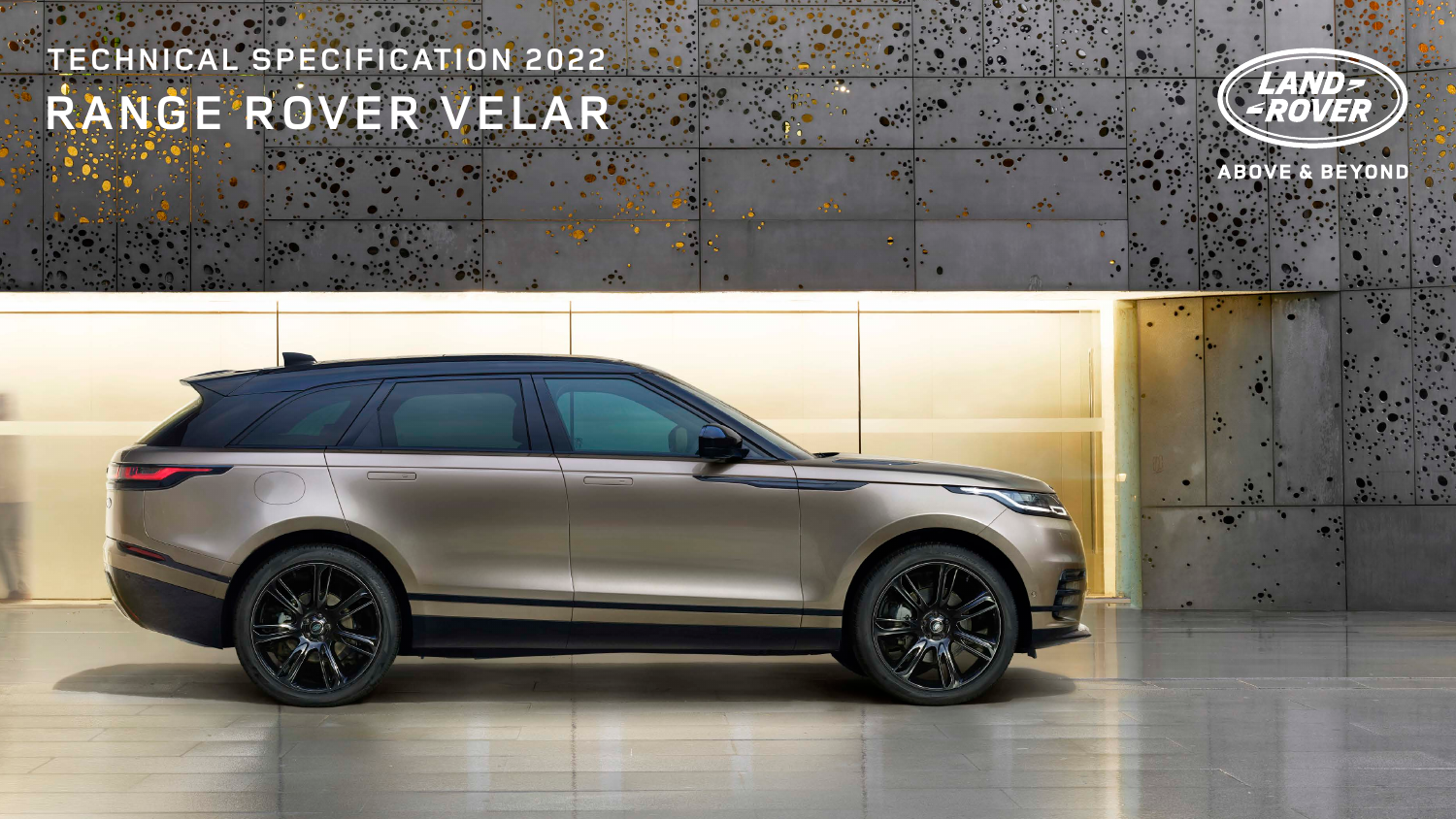# **ENGINES**

You can select from a choice of diesel, petrol and plug-in hybrid engines. These engines are designed for clean and efficient combustion and are all equipped with Stop/Start technology and smart regenerative charging.

#### Configure your Range Rover Velar at landrover.com

\*The figures provided are NEDC calculated from official manufacturer's tests. Figures may vary according to environment and driving style. For comparison purposes only. Real-world figures may differ.

|                                        |         | <b>DIESEL</b>             |                       |
|----------------------------------------|---------|---------------------------|-----------------------|
| <b>POWERTRAIN</b>                      |         | D <sub>200</sub>          | <b>D300</b>           |
| Transmission                           |         | Automatic                 | Automatic             |
| <b>Driveline</b>                       |         | All Wheel Drive (AWD)     | All Wheel Drive (AWD) |
| Maximum power (PS / kW / rpm)          |         | 199 / 146,4 / 3.750-4.000 | 300 / 221 / 4.000     |
| Maximum torque (Nm / rpm)              |         | 430 / 1.750-2.500         | 650 / 1.500-2.500     |
| Capacity (cc)                          |         | 1.997                     | 2.996                 |
| No. of cylinders / Valves per cylinder |         | 4/4                       | 6/4                   |
| Cylinder layout                        |         | <b>Inline</b>             | Inline                |
| Bore / stroke (mm)                     |         | 83/92,31                  | 83/92,31              |
| Compression ratio (:1)                 |         | $16,5+/-0,5$              | 15,5                  |
| <b>FUEL ECONOMY*</b>                   |         |                           |                       |
| Combined<br>Consumption                | 1/100km | From 5,9                  | From $7,3$            |
| $CO2$ Emissions<br>Combined            | (g/km)  | <b>From 156</b>           | From 193              |

| <b>D300</b> |
|-------------|
| tomatic     |
| Drive (AWD) |
| 221/4.000   |
| .500-2.500  |
| 2.996       |
| 6/4         |
| nline       |
| /92,31      |
| 15,5        |
|             |
| om 7,3      |
| วm 193      |
|             |

Some features on images may vary between optional and standard for different model years and due to the impact of Covid-19, many of our images have not been updated to reflect 23MY specifications. Please refer to the car configurator and additionally consult your local Retailer for detailed 23MY specifications and do not base an order on website imagery alone. Jaguar Land Rover Limited is constantly seeking ways to improve the specification, design and production of its vehicles, parts and accessories and alterations take place continually, and we reserve the right to change without notice.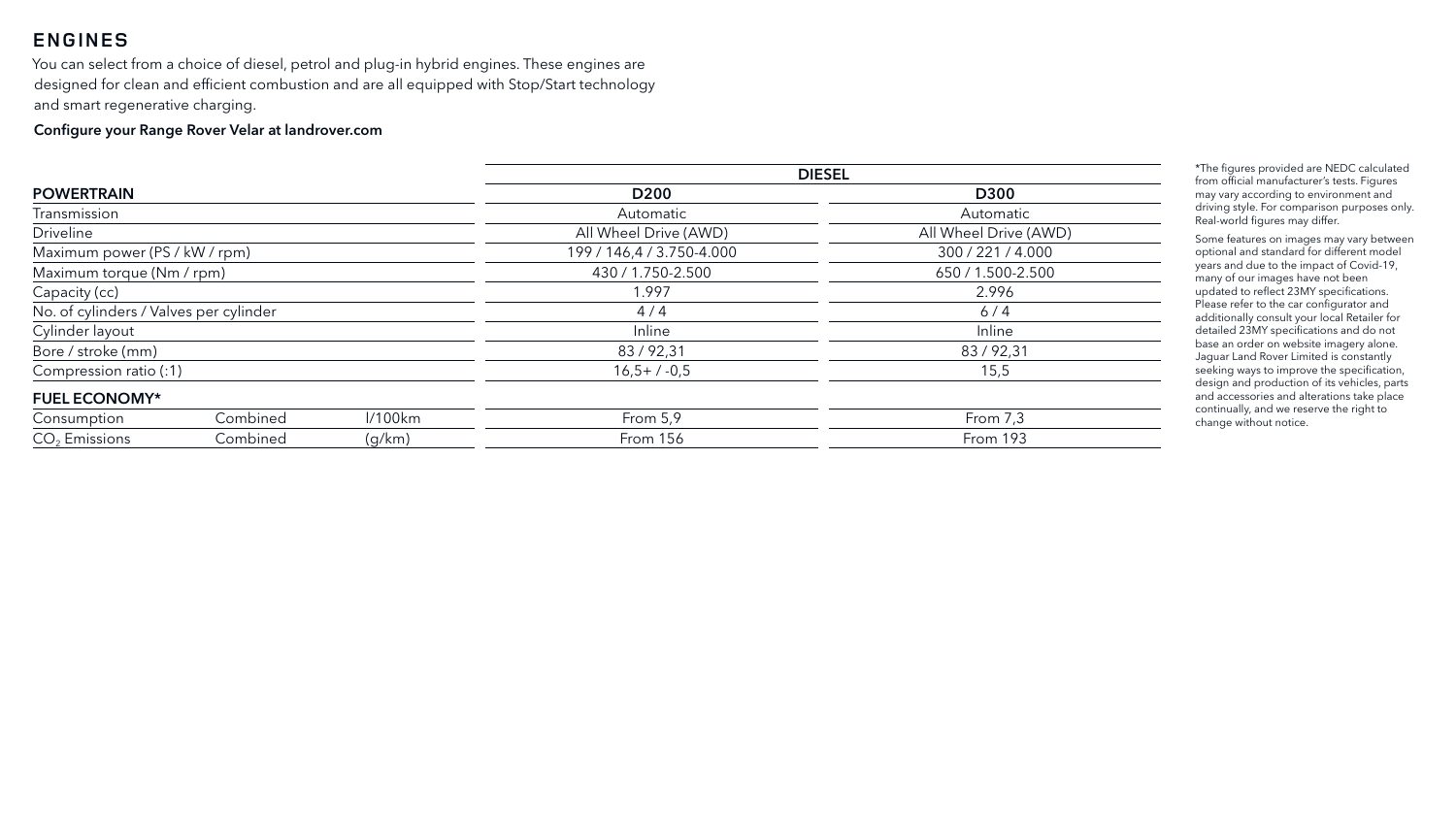|                                                                                    | <b>DIESEL</b>                              |                                            |  |  |
|------------------------------------------------------------------------------------|--------------------------------------------|--------------------------------------------|--|--|
| <b>FUEL ECONOMY - continued</b>                                                    | D <sub>200</sub>                           | <b>D300</b><br>68                          |  |  |
| Fuel tank capacity - useable litres                                                | 62                                         |                                            |  |  |
| Selective Catalytic Reduction Filter /<br>Gasoline Particulate Filter (SCRF / GPF) | $\blacksquare$                             |                                            |  |  |
| <b>PERFORMANCE</b>                                                                 |                                            |                                            |  |  |
| Acceleration (secs) 0-100 km/h (0-60 mph)                                          | 8,2(7,7)                                   | 6,5(6,1)                                   |  |  |
| Maximum speed km/h (mph)                                                           | 210 (130)                                  | $230(143)*$                                |  |  |
| <b>BRAKES</b>                                                                      |                                            |                                            |  |  |
| Front type                                                                         | Single piston sliding caliper, vented disc | Single piston sliding caliper, vented disc |  |  |
| Front diameter (mm)                                                                | 350                                        | 350                                        |  |  |
| Rear type                                                                          | Single piston sliding caliper, vented disc | Single piston sliding caliper, vented disc |  |  |
| Rear diameter (mm)                                                                 | 325                                        | 325                                        |  |  |
| Park Brake                                                                         | iEPB, motor on caliper                     | iEPB, motor on caliper                     |  |  |
| WEIGHTS (kg)**                                                                     |                                            |                                            |  |  |
| Unladen weight (EU) <sup>+</sup>                                                   | 1.946                                      | 2.068                                      |  |  |
| Unladen weight (DIN) <sup>++</sup>                                                 | 1.871                                      | 1.993                                      |  |  |
| Gross Vehicle Weight (GVW)                                                         | 2.590                                      | 2.710                                      |  |  |
| <b>TOWING (kg)</b>                                                                 |                                            |                                            |  |  |
| Unbraked trailer                                                                   | 750                                        | 750                                        |  |  |
| Maximum towing                                                                     | 2.400                                      | 2.500                                      |  |  |
| Maximum coupling point (nose weight)                                               | 100                                        | 100                                        |  |  |
| Maximum vehicle and trailer combination                                            | 4.990                                      | 5.210                                      |  |  |
| <b>ROOF CARRYING (kg)</b>                                                          |                                            |                                            |  |  |
| Maximum roof load (including cross bars)                                           | 79                                         | 79                                         |  |  |

| ■ Standard. |  |
|-------------|--|
|             |  |

\*Top speed on engines with coil suspension is 210km/h (130mph). \*\*Weights reflect vehicles to standard specifications. Optional extras increase weight. † Includes a 75kg driver, full fluids and 90% fuel. ††Includes full fluids and 90% fuel.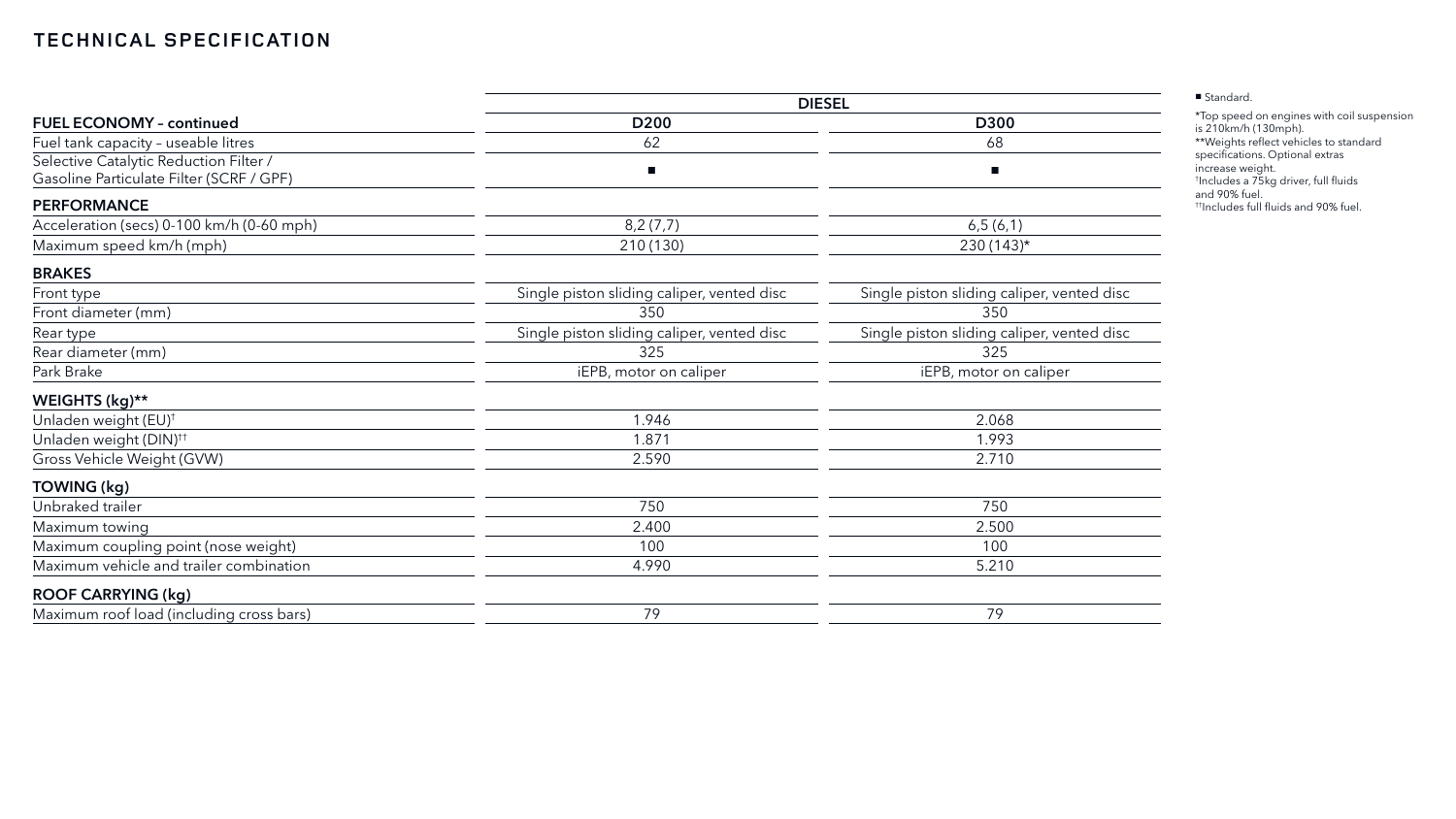|                                        |                                         |                 | <b>DIESEL MHEV</b>          |                               |                         |                       |
|----------------------------------------|-----------------------------------------|-----------------|-----------------------------|-------------------------------|-------------------------|-----------------------|
| <b>POWERTRAIN</b>                      |                                         |                 | D <sub>200</sub>            |                               | D300                    |                       |
| Mild Hybrid Electric Vehicle (MHEV)    |                                         |                 |                             |                               |                         |                       |
| Transmission                           |                                         |                 |                             | Automatic                     | Automatic               |                       |
| <b>Driveline</b>                       |                                         |                 |                             | All Wheel Drive (AWD)         |                         | All Wheel Drive (AWD) |
| Maximum power (PS / kW / rpm)          |                                         |                 |                             | 204 / 150 / 3.750-4.000       | 300 / 221 / 4.000       |                       |
| Maximum torque (Nm / rpm)              |                                         |                 |                             | 430 / 1.750-2.500             | 650 / 1.500-2.500       |                       |
| Capacity (cc)                          |                                         |                 |                             | 1.997                         | 2.996                   |                       |
| No. of cylinders / Valves per cylinder |                                         |                 |                             | 4/4                           |                         | $6/4$                 |
| Cylinder layout                        |                                         |                 |                             | <b>Inline</b>                 |                         | Inline                |
| Bore / stroke (mm)                     |                                         |                 | 83/92,31                    |                               | 83/92,31                |                       |
| Compression ratio (:1)                 |                                         |                 |                             | $16,5+7.0,5$                  |                         | 15,5                  |
|                                        | FUEL ECONOMY - NEDC EQUIVALENT (NEDC2)* |                 | <b>CLASS A</b>              | <b>CLASS B</b>                | <b>CLASS A</b>          | <b>CLASS B</b>        |
|                                        | Urban                                   | $1/100km$ (mpg) | 5,9(47,9)                   | 5,9(47,9)                     | 9,0(31,4)               | 9,0(31,4)             |
| NEDC <sub>2</sub>                      | Extra Urban                             | $1/100km$ (mpg) | 4,9(57,6)                   | 5,0(56,5)                     | 5,8(48,8)               | 5,8(48,8)             |
| Consumption                            | Combined                                | $1/100km$ (mpg) | 5,3(53,3)                   | 5,3(53,3)                     | 6,9(40,7)               | 6,9(40,7)             |
|                                        | Urban                                   | (g/km)          | 155                         | 156                           | 237                     | 237                   |
| NEDC <sub>2</sub><br>$CO2$ Emissions   | Extra Urban                             | (g/km)          | 130                         | 132                           | 153                     | 153                   |
|                                        | Combined                                | (g/km)          | 139                         | 141                           | 183                     | 183                   |
| <b>FUEL ECONOMY - WLTP**</b>           |                                         |                 |                             |                               |                         |                       |
|                                        | Low                                     | $1/100km$ (mpg) | 7, 5 - 7, 8 (37, 7 - 36, 2) |                               | 10,5-11,0 (26,9-25,7)   |                       |
|                                        | Medium                                  | $1/100km$ (mpg) |                             | $6, 1 - 6, 7$ (46, 3-42, 2)   |                         | 7,7-7,8 (36,7-36,2)   |
| <b>WLTP</b>                            | High                                    | $1/100km$ (mpg) |                             | $5,4-6,0(52,3-47,1)$          |                         | $6,0-6,5(47,1-43,5)$  |
| Consumption                            | Extra High                              | $1/100km$ (mpg) |                             | $6, 7 - 7, 5 (42, 2 - 37, 7)$ | 7, 3-8, 0 (38, 7-35, 3) |                       |
|                                        | Combined                                | $1/100km$ (mpg) |                             | $6,3-6,9(44,8-40,9)$          |                         | 7,4-7,9 (38,2-35,8)   |
|                                        | Low                                     | (g/km)          |                             | 198-206                       |                         | 276-287               |
|                                        | Medium                                  | (g/km)          |                             | 161-176                       |                         | 201-204               |
| <b>WLTP</b>                            | High                                    | (g/km)          |                             | 142-159                       | 156-171                 |                       |
| $CO2$ Emissions                        | Extra High                              | (g/km)          |                             | 175-198                       |                         | 190-209               |
| Combined<br>165-182<br>(g/km)          |                                         |                 | 193-207                     |                               |                         |                       |
|                                        |                                         |                 |                             |                               |                         |                       |

## **ENGINES**

Class A (18"-20" wheel) Class B (21" and 22" wheels with All Season and Summer tyres).

\*The figures provided are NEDC2 calculated from official manufacturer's WLTP tests in accordance with EU legislation. For comparison purposes only. Real-world figures may differ. CO<sub>2</sub> and fuel economy figures may vary according to factors such as driving styles, environmental conditions, load, wheel fitment and accessories fitted. NEDC2 are figures calculated using a Government formula from WLTP figures equivalent to what they would have been under the old NEDC test. The correct tax treatment can then be applied.

\*\*The figures provided are as a result of official manufacturer's tests in accordance with EU legislation. For comparison purposes only. Real-world figures may differ. CO<sub>2</sub> and fuel economy figures may vary according to factors such as driving styles, environmental conditions, load, wheel fitment and accessories fitted.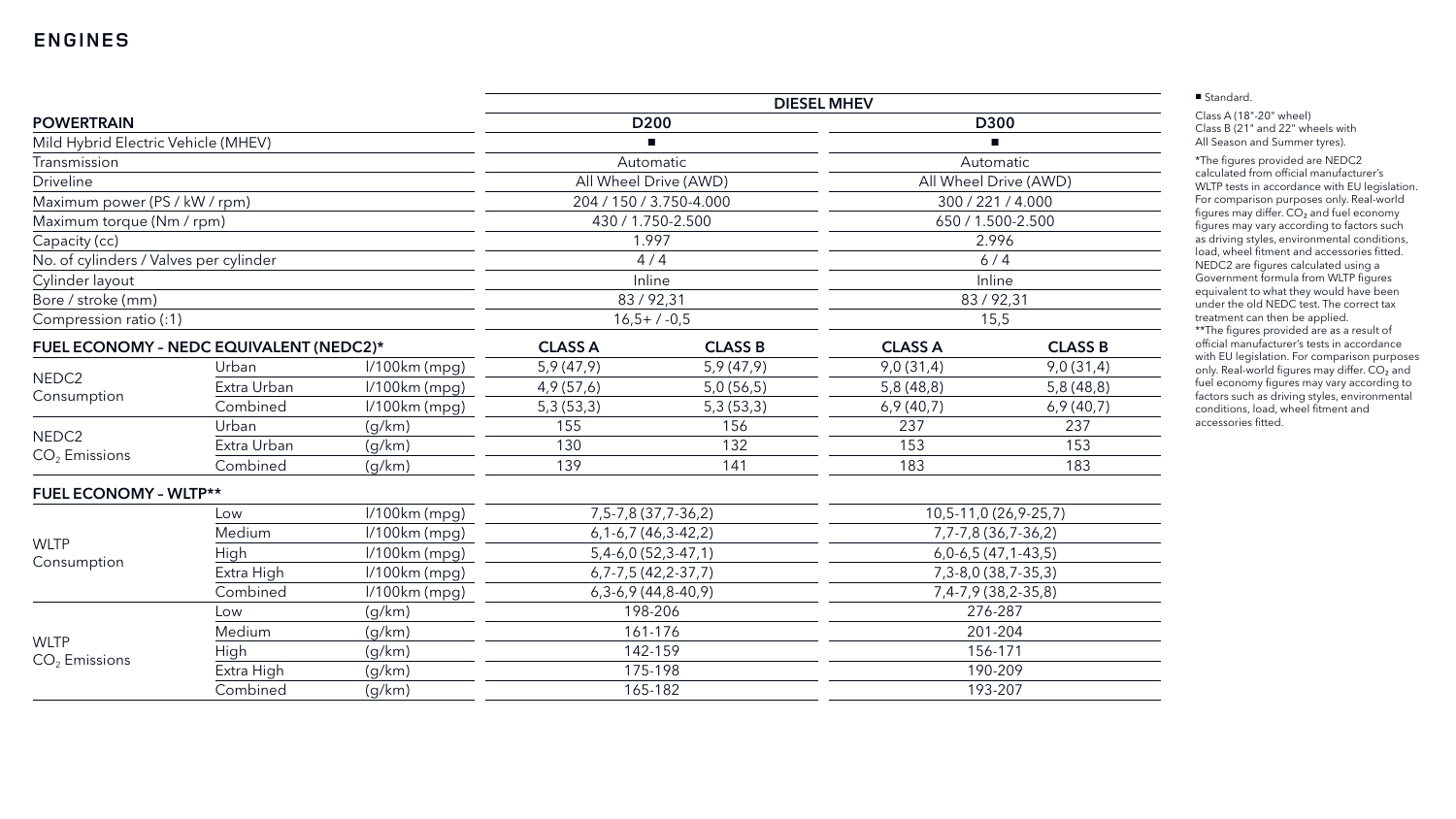|                                                                                    | <b>DIESEL MHEV</b>                         |                                            |  |  |
|------------------------------------------------------------------------------------|--------------------------------------------|--------------------------------------------|--|--|
| <b>FUEL ECONOMY - continued</b>                                                    | D <sub>200</sub>                           | <b>D300</b><br>68                          |  |  |
| Fuel tank capacity - useable litres                                                | 62                                         |                                            |  |  |
| Selective Catalytic Reduction Filter /<br>Gasoline Particulate Filter (SCRF / GPF) | $\blacksquare$                             |                                            |  |  |
| <b>PERFORMANCE</b>                                                                 |                                            |                                            |  |  |
| Acceleration (secs) 0-100 km/h (0-60 mph)                                          | 8,2(7,7)                                   | 6,5(6,1)                                   |  |  |
| Maximum speed km/h (mph)                                                           | 210 (130)                                  | $230(143)*$                                |  |  |
| <b>BRAKES</b>                                                                      |                                            |                                            |  |  |
| Front type                                                                         | Single piston sliding caliper, vented disc | Single piston sliding caliper, vented disc |  |  |
| Front diameter (mm)                                                                | 350                                        | 350                                        |  |  |
| Rear type                                                                          | Single piston sliding caliper, vented disc | Single piston sliding caliper, vented disc |  |  |
| Rear diameter (mm)                                                                 | 325                                        | 325                                        |  |  |
| Park Brake                                                                         | iEPB, motor on caliper                     | iEPB, motor on caliper                     |  |  |
| WEIGHTS (kg)**                                                                     |                                            |                                            |  |  |
| Unladen weight (EU) <sup>+</sup>                                                   | 2.003                                      | 2.124                                      |  |  |
| Unladen weight (DIN) <sup>++</sup>                                                 | 1.928                                      | 2.049                                      |  |  |
| Gross Vehicle Weight (GVW)                                                         | 2.590                                      | 2.710                                      |  |  |
| <b>TOWING (kg)</b>                                                                 |                                            |                                            |  |  |
| Unbraked trailer                                                                   | 750                                        | 750                                        |  |  |
| Maximum towing                                                                     | 2.400                                      | 2.500                                      |  |  |
| Maximum coupling point (nose weight)                                               | 100                                        | 100                                        |  |  |
| Maximum vehicle and trailer combination                                            | 4.990                                      | 5.210                                      |  |  |
| <b>ROOF CARRYING (kg)</b>                                                          |                                            |                                            |  |  |
| Maximum roof load (including cross bars)                                           | 79                                         | 79                                         |  |  |

| Standard. |
|-----------|
|           |

\*Top speed on engines with coil suspension is 210km/h (130mph). \*\*Weights reflect vehicles to standard specifications. Optional extras increase weight. † Includes a 75kg driver, full fluids and 90% fuel. ††Includes full fluids and 90% fuel.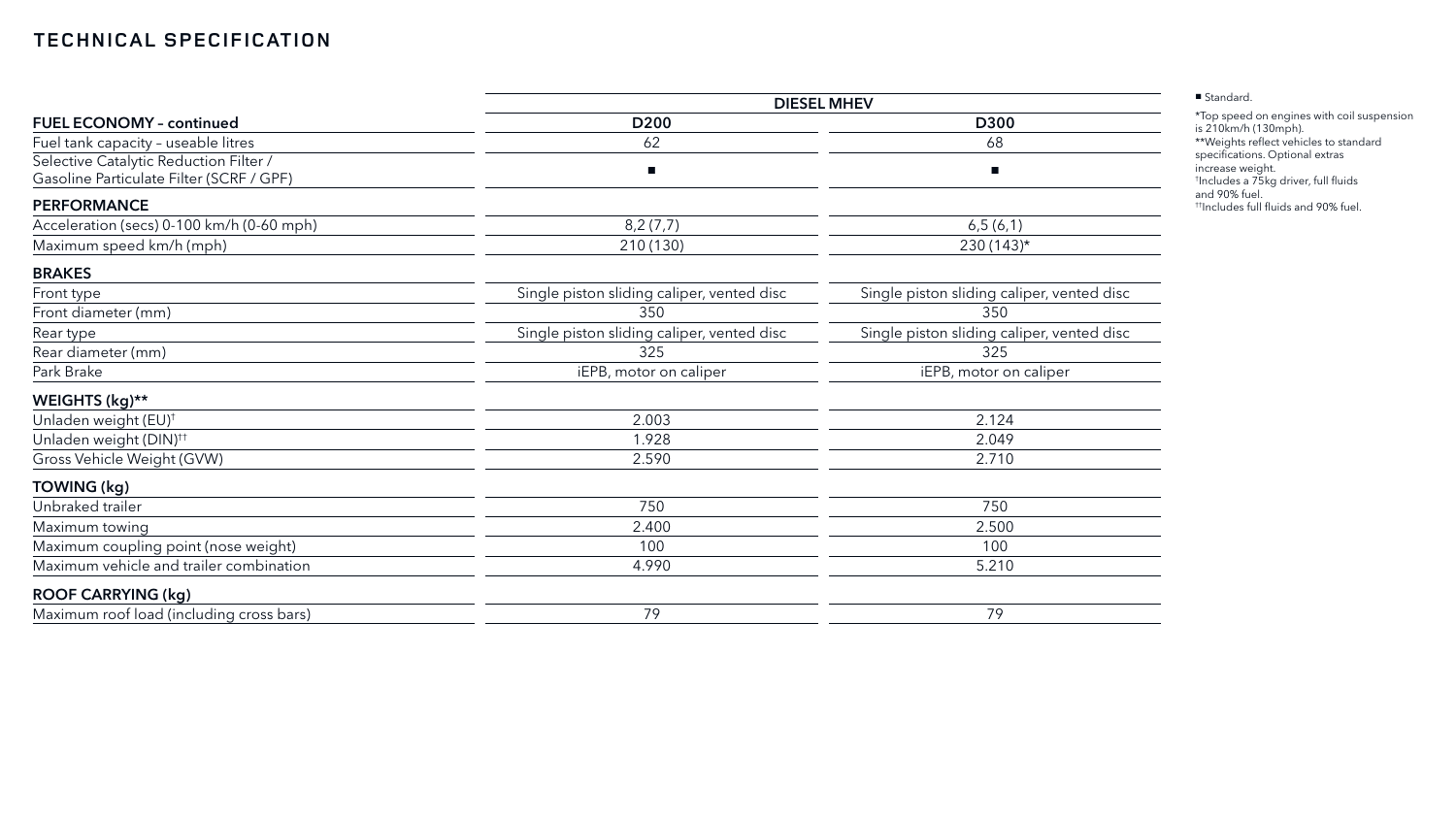## **ENGINES**

|                                        |                                         |                 | <b>PETROL</b>         |                          |  |
|----------------------------------------|-----------------------------------------|-----------------|-----------------------|--------------------------|--|
| <b>POWERTRAIN</b>                      |                                         |                 | P250                  |                          |  |
| Transmission                           |                                         |                 |                       | Automatic                |  |
| <b>Driveline</b>                       |                                         |                 |                       | All Wheel Drive (AWD)    |  |
| Maximum power (PS / kW / rpm)          |                                         |                 |                       | 250 / 184 / 5.000        |  |
| Maximum torque (Nm / rpm)              |                                         |                 |                       | 365 / 1.300-4.500        |  |
| Capacity (cc)                          |                                         |                 |                       | 1.997,3                  |  |
| No. of cylinders / Valves per cylinder |                                         |                 |                       | 4/4                      |  |
| Cylinder layout                        |                                         |                 |                       | In-line                  |  |
| Bore / stroke (mm)                     |                                         |                 |                       | 83/92,29                 |  |
| Compression ratio (:1)                 |                                         |                 |                       | $10,5+7-0,5$             |  |
|                                        | FUEL ECONOMY - NEDC EQUIVALENT (NEDC2)* |                 | <b>CLASS A</b>        | <b>CLASS B</b>           |  |
|                                        | Urban                                   | I/100km (mpg)   | 9,4(30,1)             | 9,6(29,4)                |  |
| NEDC <sub>2</sub>                      | Extra Urban                             | $1/100km$ (mpg) | 6,7(42,2)             | 6,8(41,5)                |  |
| Consumption                            | Combined                                | $1/100km$ (mpg) | 7,7(36,7)             | 7,8 (36,2)               |  |
| NEDC <sub>2</sub>                      | Urban                                   | (g/km)          | 214                   | 219                      |  |
| $CO2$ Emissions                        | Extra Urban                             | (g/km)          | 151                   | 154                      |  |
|                                        | Combined                                | (g/km)          | 174                   | 177                      |  |
| <b>FUEL ECONOMY - WLTP**</b>           |                                         |                 |                       |                          |  |
|                                        | Low                                     | $1/100km$ (mpg) | 12,7-13,2 (22,2-21,4) |                          |  |
|                                        | Medium                                  | $1/100km$ (mpg) |                       | $9,2-10,1(30,7-28,0)$    |  |
| <b>WLTP</b><br>Consumption             | High                                    | $1/100km$ (mpg) | $8,0-9,0(35,3-31,4)$  |                          |  |
|                                        | Extra High                              | $1/100km$ (mpg) |                       | 9, 3-10, 7 (30, 4-26, 4) |  |
|                                        | Combined                                | I/100km (mpg)   | $9,4-10,4(30,1-27,2)$ |                          |  |
| (g/km)<br>Low                          |                                         |                 | 285-297               |                          |  |
| <b>WLTP</b>                            | Medium                                  | (g/km)          | 208-227               |                          |  |
| $CO2$ Emissions                        | High                                    | (g/km)          |                       | 180-202                  |  |
|                                        | Extra High                              | (g/km)          | 211-241               |                          |  |
| Combined<br>(g/km)                     |                                         |                 | 211-234               |                          |  |

| Class A (18"-20" wheel)          |
|----------------------------------|
| Class B (21" and 22" wheels with |
| All Season and Summer tyres).    |

\*The figures provided are NEDC2 calculated from official manufacturer's WLTP tests in accordance with EU legislation. For comparison purposes only. Real-world figures may differ.  $CO<sub>2</sub>$  and fuel economy figures may vary according to factors such as driving styles, environmental conditions, load, wheel fitment and accessories fitted. NEDC2 are figures calculated using a Government formula from WLTP figures equivalent to what they would have been under the old NEDC test. The correct tax treatment can then be applied.

\*\*The figures provided are as a result of official manufacturer's tests in accordance with EU legislation. For comparison purposes only. Real-world figures may differ. CO<sub>2</sub> and fuel economy figures may vary according to factors such as driving styles, environmental conditions, load, wheel fitment and accessories fitted.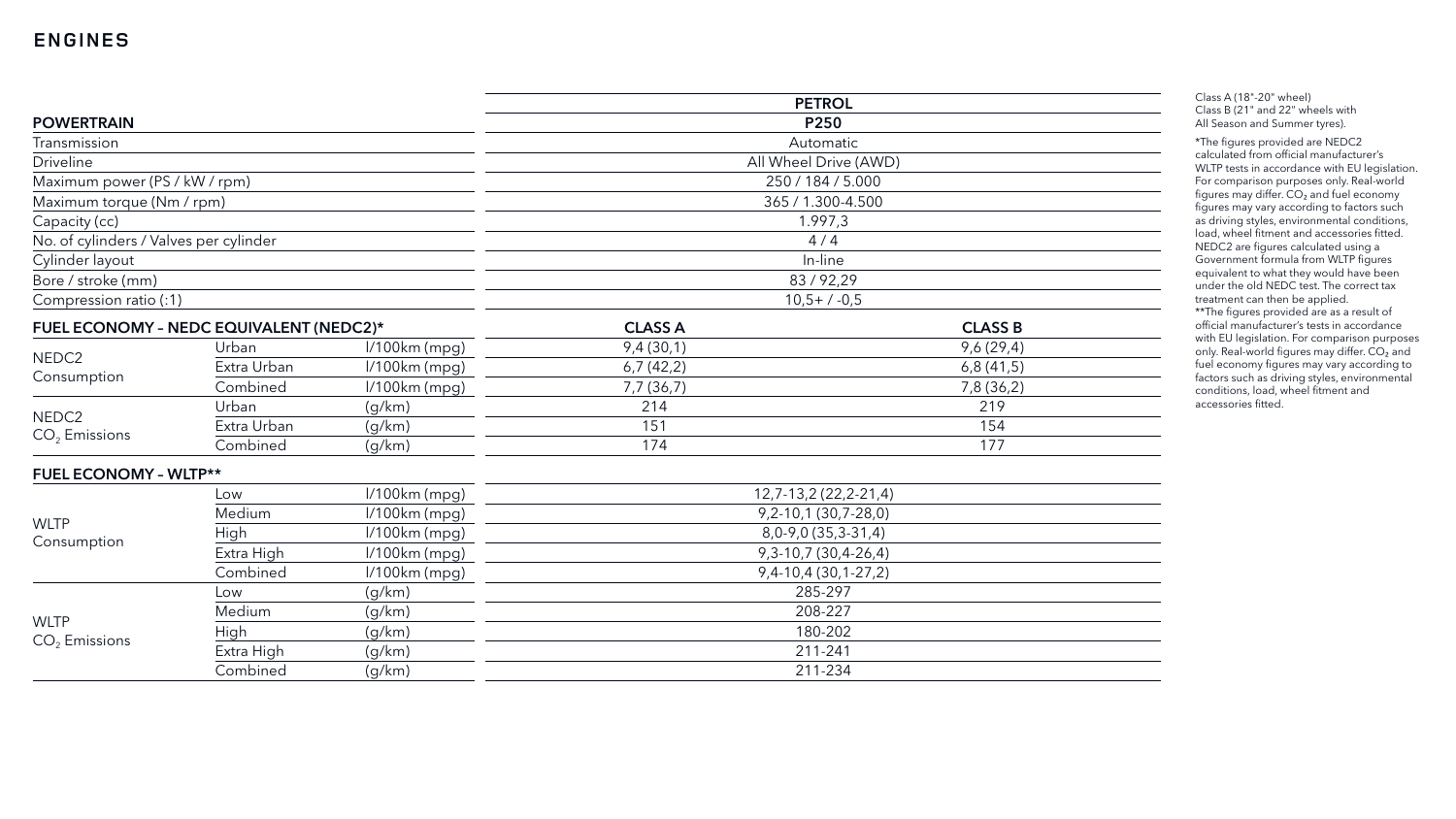|                                           | <b>PETROL</b>                              |
|-------------------------------------------|--------------------------------------------|
| <b>FUEL ECONOMY - continued</b>           | P250                                       |
| Fuel tank capacity - useable litres       | 82                                         |
| Selective Catalytic Reduction Filter /    | п                                          |
| Gasoline Particulate Filter (SCRF / GPF)  |                                            |
| <b>PERFORMANCE</b>                        |                                            |
| Acceleration (secs) 0-100 km/h (0-60 mph) | 7,5(7,1)                                   |
| Maximum speed km/h (mph)                  | 217 (135)                                  |
| <b>BRAKES</b>                             |                                            |
| Front type                                | Single piston sliding caliper, vented disc |
| Front diameter (mm)                       | 350                                        |
| Rear type                                 | Single piston sliding caliper, vented disc |
| Rear diameter (mm)                        | 325                                        |
| Park Brake                                | iEPB, motor on caliper                     |
| WEIGHTS (kg)*                             |                                            |
| Unladen weight (EU)**                     | 1.950                                      |
| Unladen weight (DIN) <sup>+</sup>         | 1.875                                      |
| Gross Vehicle Weight (GVW)                | 2.550                                      |
| TOWING (kg)                               |                                            |
| Unbraked trailer                          | 750                                        |
| Maximum towing                            | 2.400                                      |
| Maximum coupling point (nose weight)      | 100                                        |
| Maximum vehicle and trailer combination   | 4.950                                      |
| <b>ROOF CARRYING (kg)</b>                 |                                            |
| Maximum roof load (including cross bars)  | 79                                         |

\*Weights reflect vehicles to standard specifications. Optional extras increase weight. \*\*Includes a 75kg driver, full fluids and 90% fuel. † Includes full fluids and 90% fuel.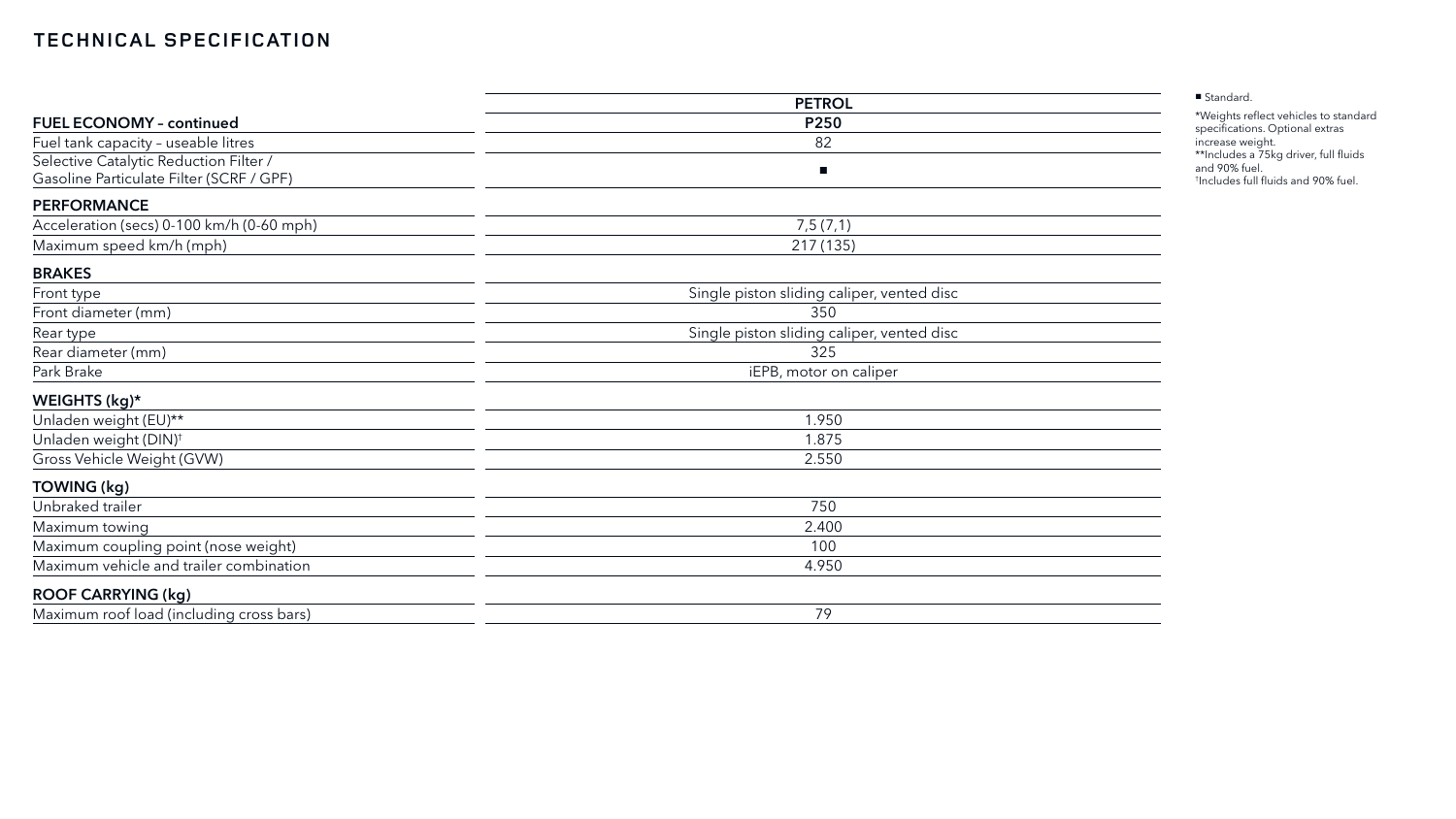|                                         |             |                 | <b>PETROL MHEV</b>       |                       |                         |
|-----------------------------------------|-------------|-----------------|--------------------------|-----------------------|-------------------------|
| <b>POWERTRAIN</b>                       |             |                 | <b>P340</b>              | <b>P400</b>           |                         |
| Mild Hybrid Electric Vehicle (MHEV)     |             |                 |                          |                       |                         |
| Transmission                            |             |                 | Automatic                |                       | Automatic               |
| <b>Driveline</b>                        |             |                 | All Wheel Drive (AWD)    | All Wheel Drive (AWD) |                         |
| Maximum power (PS / kW / rpm)           |             |                 | 340 / 250 / 5.500-6.500  |                       | 400 / 294 / 5.500-6.500 |
| Maximum torque (Nm / rpm)               |             |                 | 480 / 1.500-4.500        |                       | 550 / 2.000-5.000       |
| Capacity (cc)                           |             |                 | 2.995                    |                       | 2.995                   |
| No. of cylinders / Valves per cylinder  |             |                 | $6/4$                    | 6/4                   |                         |
| Cylinder layout                         |             |                 | Inline                   |                       | Inline                  |
| Bore / stroke (mm)                      |             |                 | 83/92,3                  |                       | 83/92,3                 |
| Compression ratio (:1)                  |             |                 | 10,5                     |                       | 10,5                    |
| FUEL ECONOMY - NEDC EQUIVALENT (NEDC2)* |             |                 |                          | <b>CLASS A</b>        | <b>CLASS B</b>          |
|                                         | Urban       | $1/100km$ (mpg) | $\overline{\phantom{m}}$ | 11,9(23,8)            | 11,9(23,8)              |
| NEDC <sub>2</sub>                       | Extra Urban | $1/100km$ (mpg) |                          | 7,2(39,2)             | 7,2(39,2)               |
| Consumption                             | Combined    | l/100km (mpg)   | From $8,7**$             | 8,9(31,7)             | 8,9(31,7)               |
| NEDC <sub>2</sub>                       | Urban       | (g/km)          |                          | 270                   | 270                     |
| $CO2$ Emissions                         | Extra Urban | (g/km)          |                          | 164                   | 164                     |
|                                         | Combined    | (g/km)          | From 202**               | 202                   | 202                     |
| <b>FUEL ECONOMY - WLTP<sup>+</sup></b>  |             |                 |                          |                       |                         |
|                                         | Low         | $1/100km$ (mpg) | $-$                      |                       | 14,5-14,9 (19,5-19,0)   |
|                                         | Medium      | $1/100km$ (mpg) | $ \,$                    |                       | $9,7-10,4(29,1-27,2)$   |
| <b>WLTP</b>                             | High        | $1/100km$ (mpg) | $\qquad \qquad -$        | $8,3-8,9(34,0-31,7)$  |                         |
| Consumption                             | Extra High  | $1/100km$ (mpg) | $\qquad \qquad -$        |                       | $9,4-10,3(30,1-27,4)$   |
|                                         | Combined    | $1/100km$ (mpg) | $-$                      |                       | 9,8-10,5 (28,8-26,9)    |
|                                         | Low         | (g/km)          | $-$                      |                       | 328-336                 |
|                                         | Medium      | (g/km)          | $ \,$                    | 219-234               |                         |
| <b>WLTP</b><br>$CO2$ Emissions          | High        | (g/km)          | $ \,$                    | 188-200               |                         |
|                                         | Extra High  | (g/km)          | $-$                      | 212-231               |                         |
|                                         | Combined    | (g/km)          | $\overline{\phantom{m}}$ |                       | 221-236                 |

■ Standard - Not Available.

Class A (18"-20" wheel) Class B (21" and 22" wheels with All Season and Summer tyres).

\*The figures provided are NEDC2 calculated from official manufacturer's WLTP tests in accordance with EU legislation. For comparison purposes only. Real-world figures may differ. CO<sub>2</sub> and fuel economy figures may vary according to factors such as driving styles, environmental conditions, load, wheel fitment and accessories fitted. NEDC2 are figures calculated using a Government formula from WLTP figures equivalent to what they would have been under the old NEDC test. The correct tax treatment can then be applied.

\*\*The figures provided are NEDC calculated from official manufacturer's tests. Figures may vary according to environment and driving style. For comparison purposes only. Real-world figures may differ.

† The figures provided are as a result of official manufacturer's tests in accordance with EU legislation. For comparison purposes only. Real-world figures may differ. CO<sub>2</sub> and fuel economy figures may vary according to factors such as driving styles, environmental conditions, load, wheel fitment and accessories fitted.

### **ENGINES**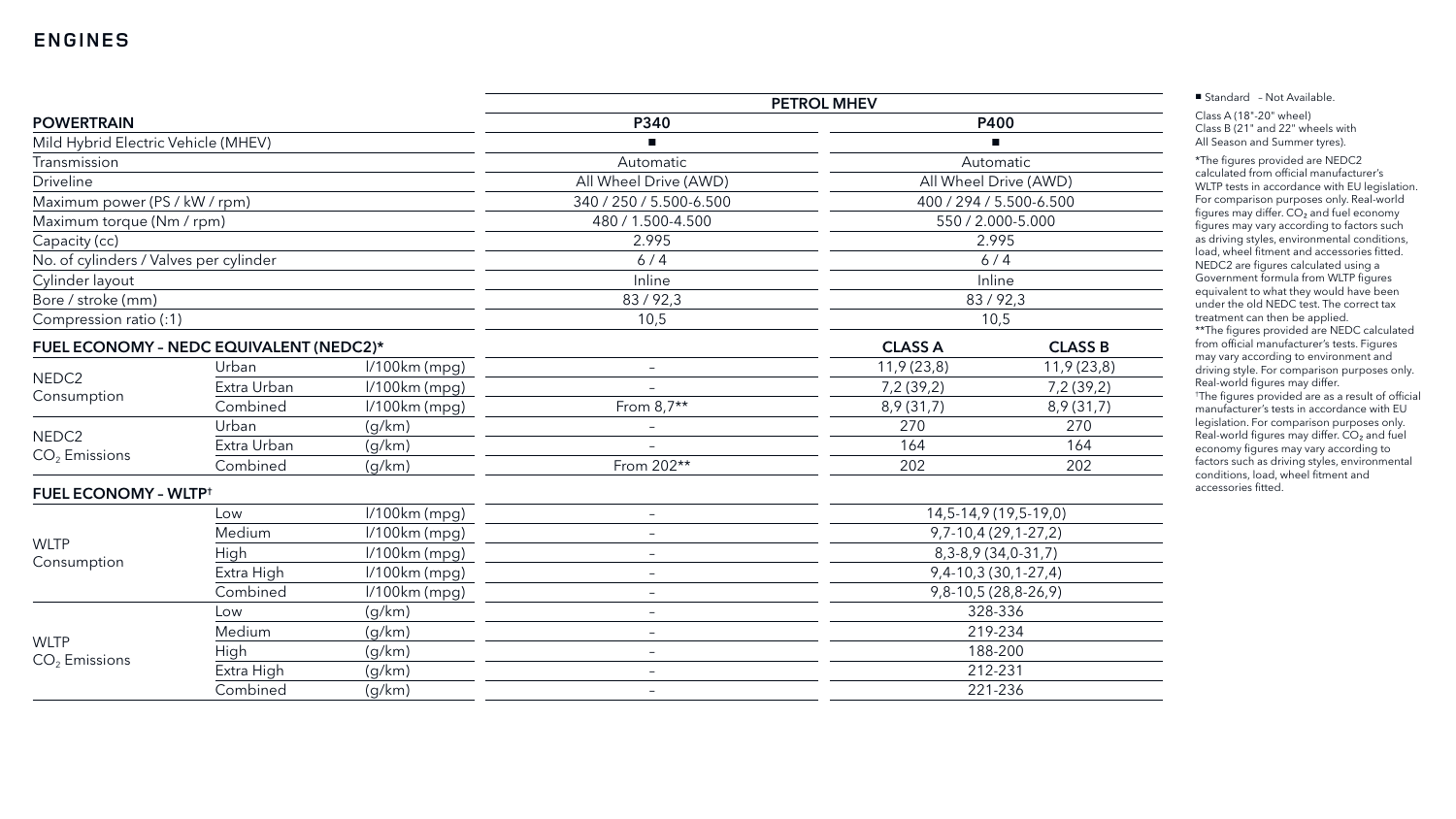|                                                                                    | <b>PETROL MHEV</b>                         |                                            |  |  |
|------------------------------------------------------------------------------------|--------------------------------------------|--------------------------------------------|--|--|
| <b>FUEL ECONOMY - continued</b>                                                    | P340                                       | P400                                       |  |  |
| Fuel tank capacity - useable litres                                                | 82                                         | 82                                         |  |  |
| Selective Catalytic Reduction Filter /<br>Gasoline Particulate Filter (SCRF / GPF) | $\blacksquare$                             | $\blacksquare$                             |  |  |
| <b>PERFORMANCE</b>                                                                 |                                            |                                            |  |  |
| Acceleration (secs) 0-100 km/h (0-60 mph)                                          | 6,3(6,0)                                   | 5,5(5,2)                                   |  |  |
| Maximum speed km/h (mph)                                                           | $240(149)^{*}$                             | $250(155)^*$                               |  |  |
| <b>BRAKES</b>                                                                      |                                            |                                            |  |  |
| Front type                                                                         | Single piston sliding caliper, vented disc | Single piston sliding caliper, vented disc |  |  |
| Front diameter (mm)                                                                | 350                                        | 350                                        |  |  |
| Rear type                                                                          | Single piston sliding caliper, vented disc | Single piston sliding caliper, vented disc |  |  |
| Rear diameter (mm)                                                                 | 325                                        | 325                                        |  |  |
| Park Brake                                                                         | iEPB, motor on caliper                     | iEPB, motor on caliper                     |  |  |
| WEIGHTS (kg)**                                                                     |                                            |                                            |  |  |
| Unladen weight (EU) <sup>+</sup>                                                   | <b>TBC</b>                                 | 2.085                                      |  |  |
| Unladen weight (DIN) <sup>++</sup>                                                 | 2.010                                      | 2.010                                      |  |  |
| Gross Vehicle Weight (GVW)                                                         | 2.670                                      | 2.670                                      |  |  |
| TOWING (kg)                                                                        |                                            |                                            |  |  |
| Unbraked trailer                                                                   | 750                                        | 750                                        |  |  |
| Maximum towing                                                                     | 2.400                                      | 2.500                                      |  |  |
| Maximum coupling point (nose weight)                                               | 100                                        | 100                                        |  |  |
| Maximum vehicle and trailer combination                                            | 5.170                                      | 5.170                                      |  |  |
| <b>ROOF CARRYING (kg)</b>                                                          |                                            |                                            |  |  |
| Maximum roof load (including cross bars)                                           | 79                                         | 79                                         |  |  |

\*Top speed on engines with coil suspension is 210km/h (130mph). \*\*Weights reflect vehicles to standard specifications. Optional extras increase weight. † Includes a 75kg driver, full fluids and 90% fuel. ††Includes full fluids and 90% fuel.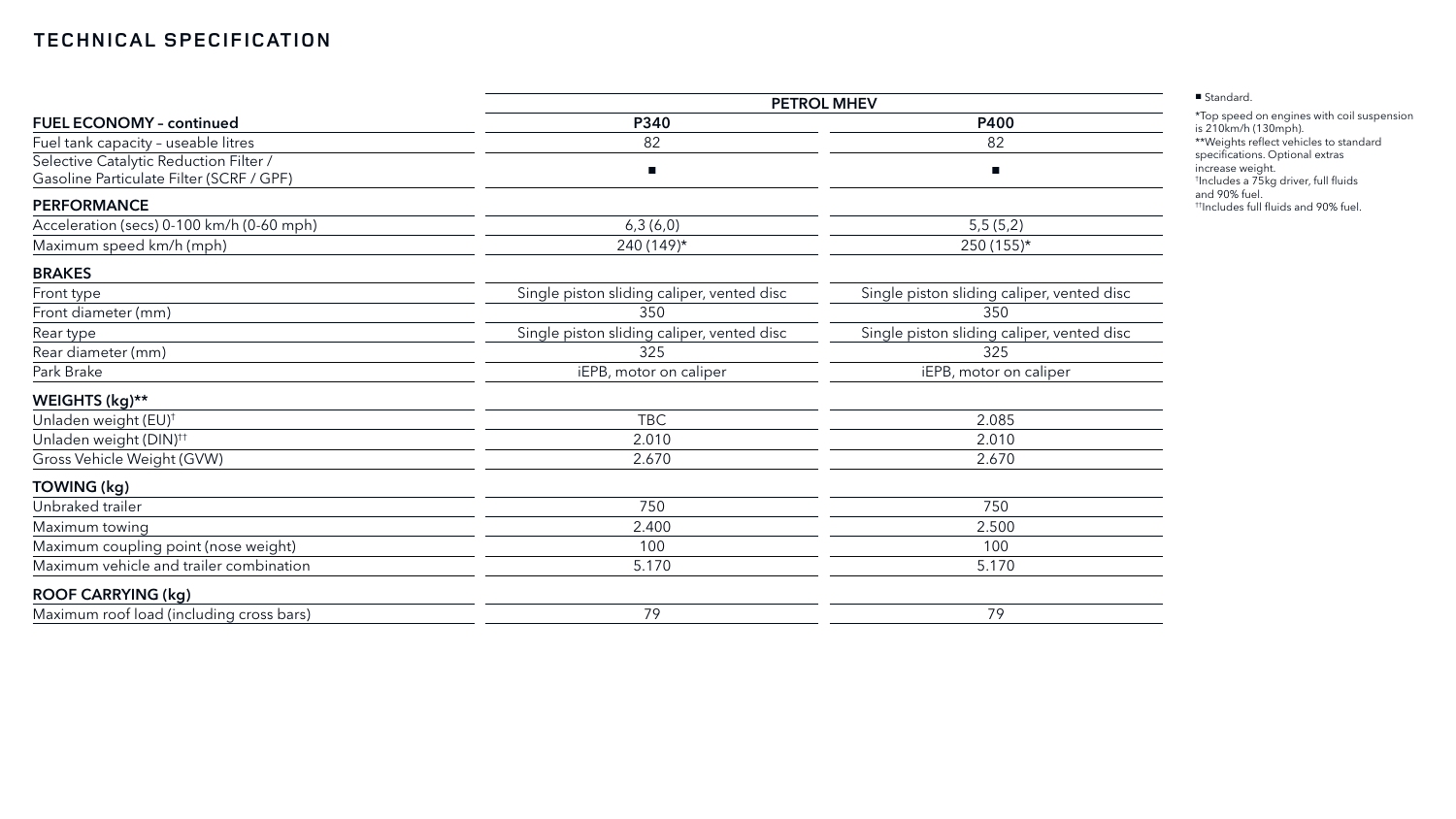|                                          |          |                 | PETROL PLUG-IN HYBRID                                 |                |
|------------------------------------------|----------|-----------------|-------------------------------------------------------|----------------|
| <b>POWERTRAIN</b>                        |          |                 | <b>P400e</b>                                          |                |
| Transmission                             |          |                 | Automatic                                             |                |
| <b>Driveline</b>                         |          |                 | All Wheel Drive (AWD)                                 |                |
| Maximum power (PS / kW / rpm)            |          |                 | 404 / 297 / 5.500*                                    |                |
| Maximum torque (Nm / rpm)                |          |                 | 640 / 1.500-4.400*                                    |                |
| Capacity (cc)                            |          |                 | 1.997,3                                               |                |
| No. of cylinders / Valves per cylinder   |          |                 | 4/4                                                   |                |
| Cylinder layout                          |          |                 | Inline                                                |                |
| Bore / stroke (mm)                       |          |                 | 83/92,3                                               |                |
| Compression ratio (:1)                   |          |                 | $9,5+7-0,5$                                           |                |
| FUEL ECONOMY - NEDC EQUIVALENT (NEDC2)** |          |                 | <b>CLASS A</b>                                        | <b>CLASS B</b> |
| <b>NEDC2 Consumption</b>                 | Combined | $1/100km$ (mpg) | 2,3(122,8)                                            | 2,3(122,8)     |
| NEDC2 CO <sub>2</sub> Emissions          | Combined | (g/km)          | 52                                                    | 53             |
| <b>FUEL ECONOMY - WLTP<sup>+</sup></b>   |          |                 |                                                       |                |
| <b>WLTP Consumption</b>                  | Combined | $1/100km$ (mpg) | 2, 2-2, 6 (128, 4-108, 6)                             |                |
| WLTP CO <sub>2</sub> Emissions           | Combined | (g/km)          | 49-57                                                 |                |
| <b>BATTERY AND CHARGING TIMES</b>        |          |                 |                                                       |                |
| Home Charger / Wall box 7kWh             |          |                 | 1 hour 40 minutes to 80% / 2 hours 16 minutes to 100% |                |
| DC Rapid Charger 50kW                    |          |                 | 30 mins to 80% / 1 hour 13 minutes to 100%            |                |
| Domestic Plug 2,3kWh                     |          |                 | 5 hours 29 minutes to 80% / 7 hours 6 minutes to 100% |                |
| Battery capacity Total (Usable) kWh      |          |                 | 17,1 (13.686)                                         |                |
| Charging cable length (m)                |          |                 | 5                                                     |                |

Class A (18"-20" wheel) Class B (21" and 22" wheels with All Season and Summer tyres).

\*When combined with electric motor. \*\*The figures provided are NEDC2 calculated from official manufacturer's WLTP tests in accordance with EU legislation with a fully charged battery. For comparison purposes only. Real-world figures may differ. CO 2, fuel economy, energy consumption and range figures may vary according to factors such as driving styles, environmental conditions, load, wheel fitment and accessories fitted. NEDC2 are figures calculated using a Government formula from WLTP figures equivalent to what they would have been under the old NEDC test. The correct tax treatment can then be applied.

† The figures provided are as a result of official manufacturer's tests in accordance with EU legislation with a fully charged battery. For comparison purposes only. Real -world figures may differ. CO 2, fuel economy, energy consumption and range figures may vary according to factors such as driving styles, environmental conditions, load, wheel fitment, accessories fitted, actual route and battery condition. Range figures are based upon production vehicle over a standardised route.

### **ENGINES**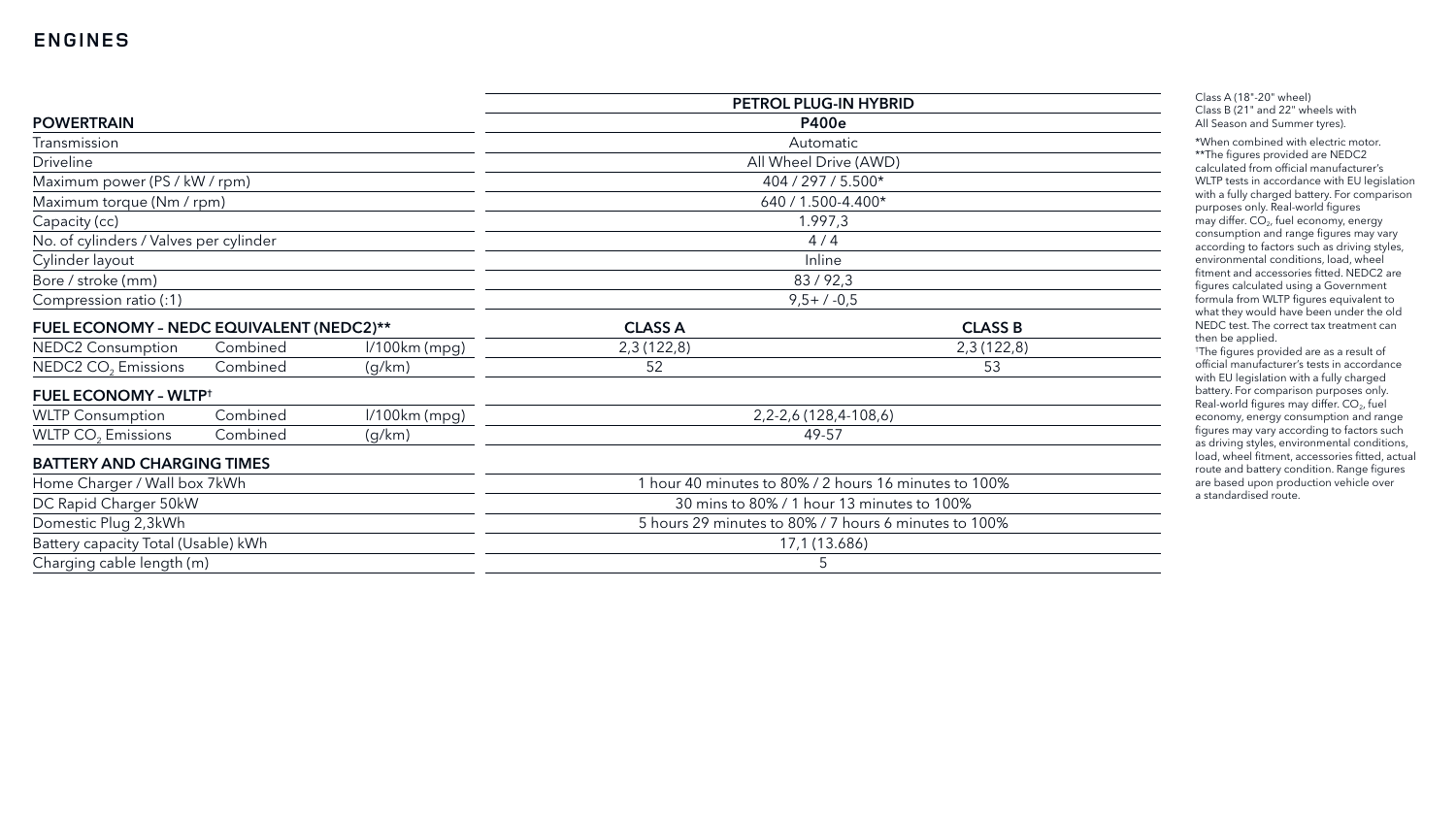|                                               | PETROL PLUG-IN HYBRID                      |  |
|-----------------------------------------------|--------------------------------------------|--|
| <b>FUEL ECONOMY - continued</b>               | <b>P400e</b>                               |  |
| Fuel tank capacity - useable litres           | 69                                         |  |
| Selective Catalytic Reduction Filter /        | ш                                          |  |
| Gasoline Particulate Filter (SCRF / GPF)      |                                            |  |
| EV Range Class A Combined (NEDC2*) km (miles) | 61(38)                                     |  |
| EV Range Combined (WLTP**) km (miles)         | 53-46 (33-29)                              |  |
| <b>PERFORMANCE</b>                            |                                            |  |
| Acceleration (secs) 0-100 km/h (0-60 mph)     | 5,4(5,1)                                   |  |
| Maximum speed km/h (mph)                      | 209 (130)                                  |  |
| <b>ELECTRIC MOTOR DATA</b>                    |                                            |  |
| Maximum power PS (kW)                         | 143 (105)                                  |  |
| Maximum torque (Nm)                           | 275                                        |  |
| <b>BRAKES</b>                                 |                                            |  |
| Front type                                    | Single piston sliding caliper, vented disc |  |
| Front diameter (mm)                           | 350                                        |  |
| Rear type                                     | Single piston sliding caliper, vented disc |  |
| Rear diameter (mm)                            | 325                                        |  |
| Park Brake                                    | iEPB, motor on caliper                     |  |
| WEIGHTS (kg) <sup>+</sup>                     |                                            |  |
| Unladen weight (EU) <sup>++</sup>             | 2.233                                      |  |
| Unladen weight (DIN) <sup>#</sup>             | 2.158                                      |  |
| Gross Vehicle Weight (GVW)                    | 2.720                                      |  |
| TOWING (kg)                                   |                                            |  |
| Unbraked trailer                              | 750                                        |  |
| Maximum towing                                | 2.000                                      |  |
| Maximum coupling point (nose weight)          | 100                                        |  |
| Maximum vehicle and trailer combination       | 4.720                                      |  |
| <b>ROOF CARRYING (kg)</b>                     |                                            |  |
| Maximum roof load (including cross bars)      | 79                                         |  |

Class A (18"-20" wheel) Class B (21" and 22" wheels with All Season and Summer tyres).

\*The figures provided are NEDC2 calculated from official manufacturer's WLTP tests in accordance with EU legislation with a fully charged battery. For comparison purposes only. Real-world figures may differ. CO 2, fuel economy, energy consumption and range figures may vary according to factors such as driving styles, environmental conditions, load, wheel fitment and accessories fitted. NEDC2 are figures calculated using a Government formula from WLTP figures equivalent to what they would have been under the old NEDC test. The correct tax treatment can then be applied.

\*\*The figures provided are as a result of official manufacturer's tests in accordance with EU legislation with a fully charged battery. For comparison purposes only. Real -world figures may differ. CO 2, fuel economy, energy consumption and range figures may vary according to factors such as driving styles, environmental conditions, load, wheel fitment, accessories fitted, actual route and battery condition. Range figures are based upon production vehicle over a standardised route.

† Weights reflect vehicles to standard specifications. Optional extras increase weight.

††Includes a 75kg driver, full fluids and 90% fuel.

‡ Includes full fluids and 90% fuel.